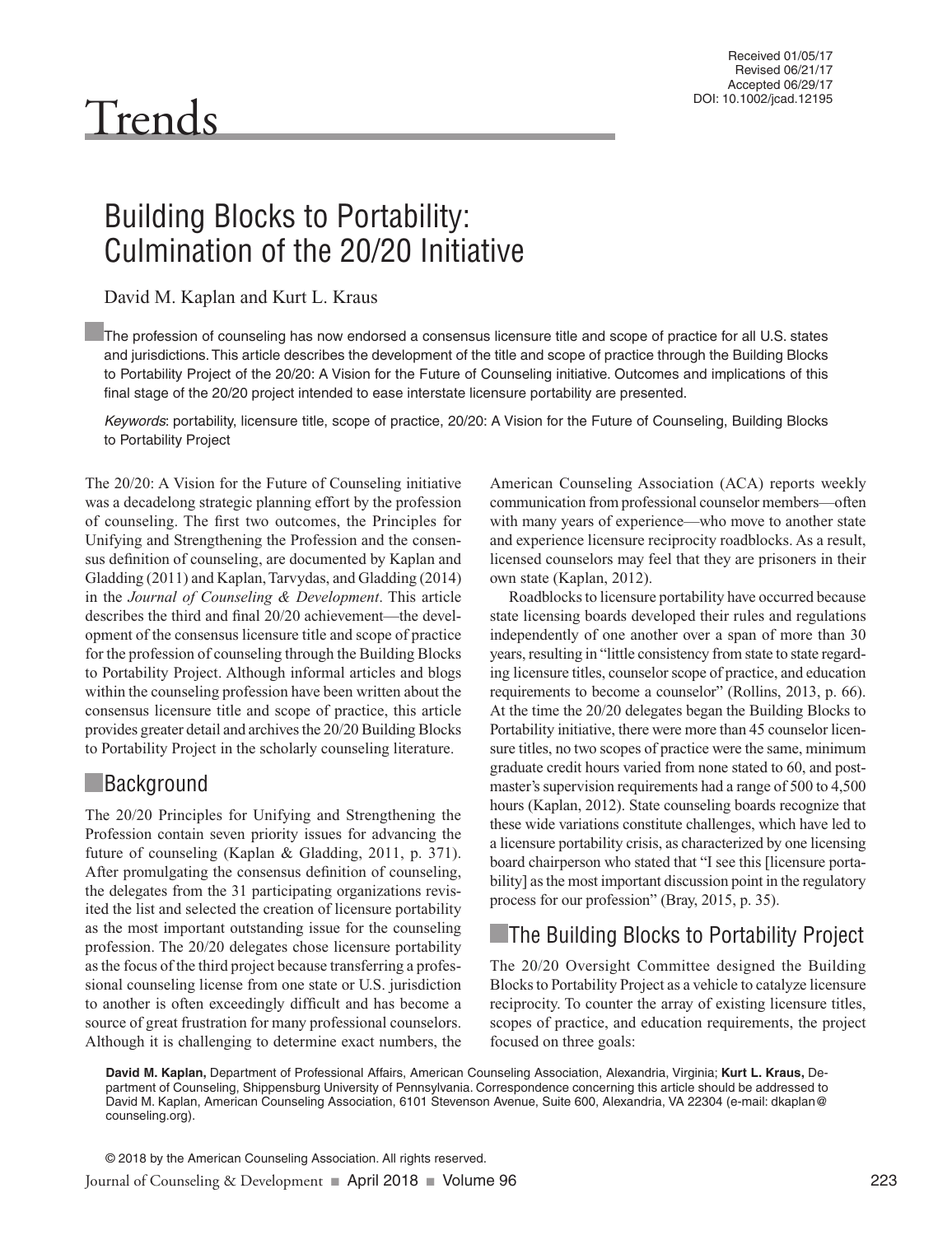- Develop a consensus licensure *title* for the profession to recommend to all state counselor licensure boards.
- Develop a consensus licensure *scope of practice* for the profession to recommend to all state counselor licensure boards.
- Develop consensus *education requirements* for the profession to recommend to all state counselor licensure boards.

The assumption behind the Building Blocks to Portability Project was that the transfer of a license from one jurisdiction to another would be facilitated if all state counseling boards used the same title, scope of practice, and set of education requirements. A bonus would be that the profession of counseling would reach agreement and unification on a single approach to licensure, thus promoting the key concepts within the 20/20 Principles for Unifying and Strengthening the Profession of strengthening identity and presenting ourselves as one profession.

#### Process

Each of the 31 participating organizations appointed a delegate to the Building Blocks to Portability Project. The organizations had complete autonomy on naming a delegate. Each delegate was then asked to align him- or herself to one of three work groups: One focused on developing the licensure title, a second focused on developing the scope of practice, and a third focused on developing the education requirements. (See the Appendix for a list of the participants and their work groups.) The three work groups worked concurrently and independently of one another. In keeping with the consensus-building success of the 20/20 consensus definition of counseling, the three work groups used a modified Delphi technique for completing their assignment. The Delphi method uses content experts who work together through a process of successive rounds of content analysis until a consensus definition is achieved (see Kaplan et al., 2014, pp. 367–368). A Delphi round starts with each participant providing his or her best solution to the presenting issue. Delegates then rate each proposed solution and identify those that are most highly rated. Each delegate is asked to combine the best parts of the highly rated ideas into a new solution. These new solutions, which begin to merge, are again rated by all participants in a second round. Rounds continue until one solution is clearly rated above others.

*Licensure title*. Developing the consensus licensure title was the easiest and quickest of the three goals to accomplish. The first Delphi round conducted by the Title Work Group resulted in clear support for the title licensed professional counselor (LPC). In a report, the work group chair stated, "Of the nine members of this workgroup, seven members specifically endorsed the LPC title . . . no dissent was expressed from the other two members" (Bertram, 2012, p. 2). This was not a surprising result given that LPC is the most common licensure

title in the United States; 32 states and jurisdictions use this title (American Counseling Association, 2016).

In proposing the endorsement of LPC, members of the Title Work Group prepared the following statement for their fellow delegates:

The licensure title workgroup endorses the title of Licensed Professional Counselor (LPC) for licensure portability. This title clearly communicates to the public that it is inclusive of all counselors, and is the most consistent with terms used by most states and jurisdictions. Placing the term "licensed" prior to the word "counselor" designates that there is a clear pathway of specific requirements that must be met by applicants to hold the title. The term "professional" indicates that the counselor is a trained and skilled professional who develops a specialized relationship with clients. This title reflects the scope of practice of counselors and is one that state licensure boards might more easily adopt. (Bertram, 2012, p. 1)

On March 22, 2012, the delegates met at the ACA conference in San Francisco.

A motion was made by the Title Work Group to endorse LPC as the 20/20 consensus licensure title. Twenty-four organizational delegates were in attendance, and the motion was approved by a vote of 22–2. The delegate-approved licensure title was then distributed to all 31 organizations participating in 20/20: A Vision for the Future of Counseling. Twenty-nine of the 31 organizations submitted votes. Of those, 28 (97%) voted to endorse the title.

*Licensure scope of practice*. Members of the Scope of Practice Work Group were presented with an enormous task of winnowing down particular job-related competencies into broad, inclusive categories. The initial Delphi round conducted by the work group reflected the variability of state counseling licensure scopes of practice and generated a large number of potential items  $(N = 154)$ . Adding to the complexity, the work group was unable to identify a cutoff for the second Delphi round because an unwieldy number (100+) of these items were highly rated. To move forward, the chair of the work group requested that the Oversight Committee conduct a content analysis of existing licensure scopes of practice in the United States in order to identify the most commonly used activities. The content analysis was completed by the 20/20 administrative coordinator and identified the following as the most frequently occurring categories and words in state licensing scopes of practice:

- *Populations served*: Individuals, groups, families, couples, and organizations.
- *Direct services*: Counseling, education, career, development, social, emotional, psychotherapy, behavior, prevention, mental disorders, personal, disability, mental health, goals, plans, family, individual, marriage, and wellness.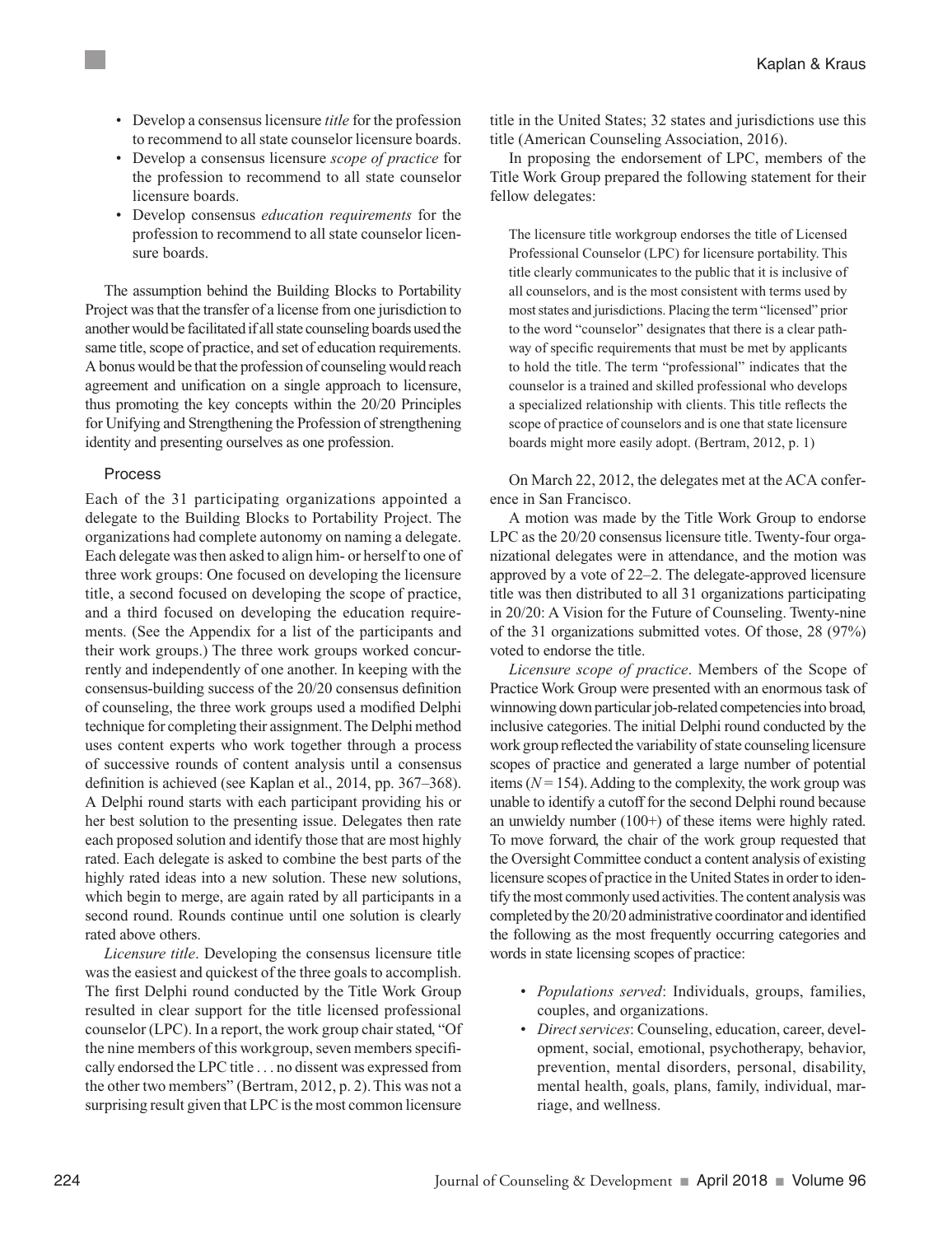- *Appraisal*: Diagnose, evaluation, treatment planning, and appraisal.
- *Counseling-related activities*: Consultation, referral, research, supervision, program evaluation, administration, and record keeping.
- *Limitations*: Appropriate training, training and competence, professional preparation, projective testing, and medical problems.

The work group used the content analysis as a proxy for their second Delphi round and crafted the most commonly occurring terms into a five-paragraph draft scope of practice. It must be noted that the National Board for Certified Counselors assisted in this effort by procuring an expert in legislative consultation to edit the scope of practice into a format that would be typically seen in state legislation. The draft scope of practice was then distributed to all delegates for review. On March 21, 2013, the delegates met at the ACA conference in Cincinnati. A motion was made by the Scope of Practice Work Group to endorse its draft. Twenty-eight voting organizational delegates were in attendance, and the motion was approved by a vote of 27–1.

The delegate-approved scope of practice was then sent to the 31 participating organizations with a request for endorsement. In response, some organizations identified and questioned two alterations that had occurred when the legislative consultant formatted the draft. First, the term *counseling treatment plan* had been replaced with *education and mental health treatment plan*. Second, the treatment of physical disorders had been removed from the scope of practice. The Oversight Committee agreed that these two changes were substantive and revised the scope of practice to be faithful to the original intent of the Scope of Practice Work Group. The following scope of practice was then sent to the 20/20 organizations with a request for endorsement:

#### **Scope of Practice for Professional Counseling**

The independent practice of counseling encompasses the provision of professional counseling services to individuals, groups, families, couples and organizations through the application of accepted and established mental health counseling principles, methods, procedures and ethics.

Counseling promotes mental health wellness, which includes the achievement of social, career, and emotional development across the lifespan, as well as preventing and treating mental disorders and providing crisis intervention.

Counseling includes, but is not limited to, psychotherapy, diagnosis, evaluation; administration of assessments, tests and appraisals; referral; and the establishment of counseling plans for the treatment of individuals, couples, groups and families with emotional, mental, addiction and physical disorders.

Counseling encompasses consultation and program evaluation, program administration within and to schools and organizations, and training and supervision of interns, trainees, and pre-licensed professional counselors through accepted and established principles, methods, procedures, and ethics of counselor supervision.

The practice of counseling does not include functions or practices that are not within the professional's training or education.

Twenty-nine organizations submitted votes, with 28 (97%) voting in favor of endorsement.

*Licensure education requirements*. Delegates assigned to the Education Requirements Work Group were tasked with determining the common educational goals and outcomes for the education of license-eligible counselors. Sixty-five items were generated during the first Delphi round. The highest rated items stood out as standards required by the Council for Accreditation of Counseling and Related Educational Programs (CACREP). The items reflected a preference for course work in group theory and practice; counseling theory and practice; cultural diversity; professional and ethical issues; professional orientation; assessment and appraisal; human growth and development; individual, group, and family counseling interventions; career development; psychopathology; and diagnosis and treatment. Two highly rated items specifically mentioned the CACREP Standards as the exemplar for licensure education requirements.

On the basis of the results of the first Delphi round, the Education Requirements Work Group recommended that

- 1. the education requirements for licensure approved by the delegates include graduation from a CACREPaccredited mental health counseling (MHC) or clinical mental health counseling (CMHC) program;
- 2. grandparenting language be included that applied to graduates of programs accredited by the Council on Rehabilitation Education (CORE) and to graduates from other CACREP program areas for a limited time period (e.g., 5 years); and
- 3. reciprocity rules be developed that could be applied to licensees in good standing who graduated prior to CACREP's existence or prior to their program becoming accredited.

The Education Requirements Work Group provided the following rationale for its three recommendations:

- The recommendations were in line with the recent statements/decisions of the Institute of Medicine, the Veterans Affairs, and the U.S. Congress for TRICARE.
- The recommendations were in support of the seven principles of 20/20 since their implementation would (a) present a clear professional identity, (b) serve to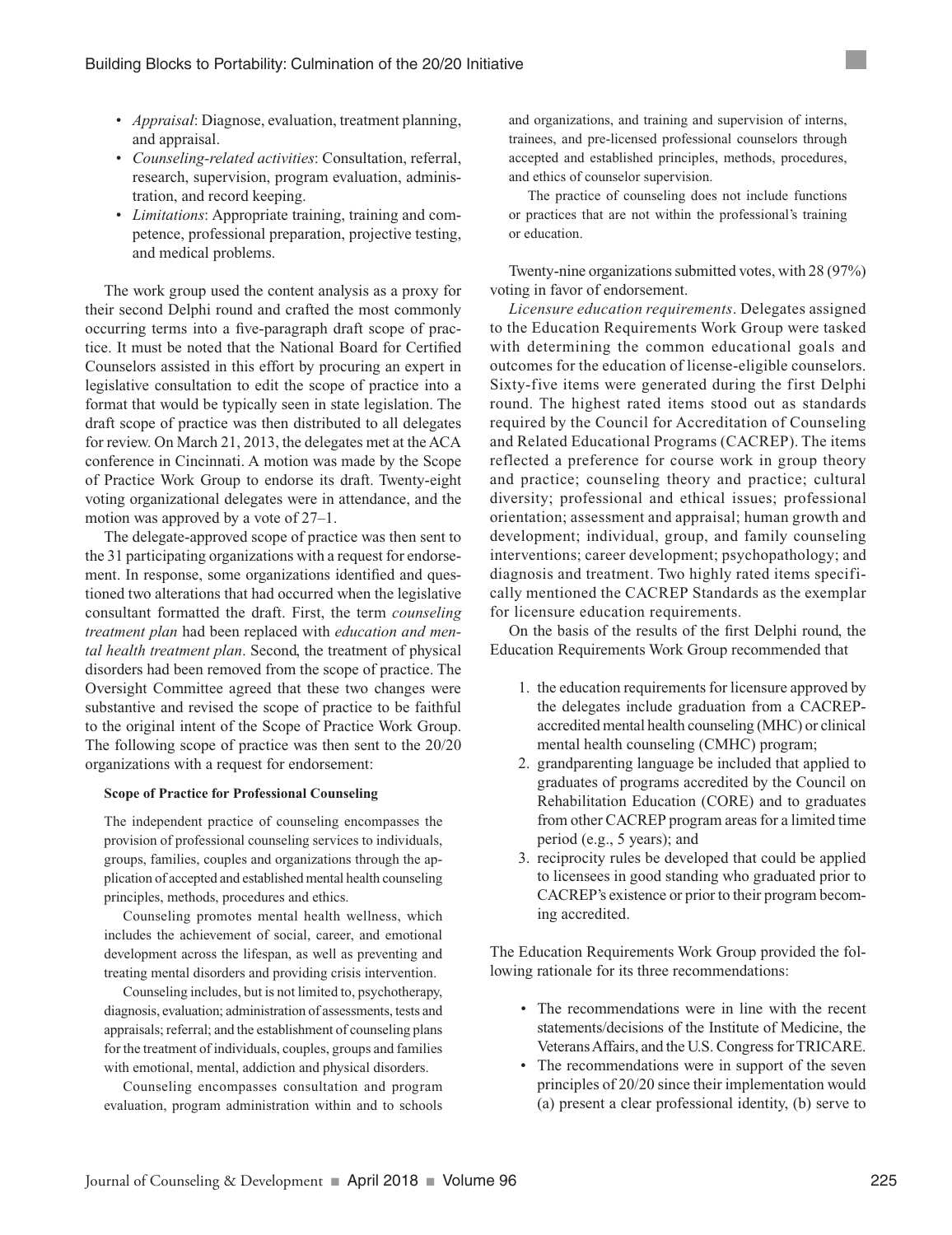unify the profession, and (c) provide clarity to the public.

- The recommendation to include both the CACREP mental health and clinical mental health titles in the model licensure language was to accommodate the title change that occurred (from MHC to CMHC) with the adoption of CACREP's 2009 Standards. Of note was the fact that CACREP had accredited MHC programs since implementation of the 1988 Standards, and these program area standards had always required a 60-semester-hour master's degree.
- The recommendation to develop grandparenting language allowed counseling programs to make necessary changes to become accredited during the specified, but time-limited, transition period.
- The recommendation to develop rules that could be applied to current licensees who needed to transfer licenses, but had not graduated from a CACREP program, allowed for the continued movement of qualified counselors who may have had significant work experiences. (Bobby, 2012, p. 2)

The 20/20 delegates reviewed the recommendations of the Education Requirements Work Group at their meeting in Cincinnati. There was general agreement on the need to focus on an existing educational accrediting body as the basis for consensus educational requirements. However, the delegates could not agree as to whether that body should be CACREP or CORE. The meeting notes stated,

The delegates discussed the [Education Requirements Work Group] proposal. Much of the discussion centered on the challenges presented to the delegates by maintaining two accrediting bodies, CACREP and CORE. The delegates reaffirmed their statement from the San Francisco conference that having a single educational accrediting body would be a clear benefit for the counseling profession but could not come to a consensus on the proposal from the education workgroup. (Kaplan, 2013, p. 6)

#### Implementation of Recommendations

In June 2015, a letter was sent to each of the 53 U.S. counselor licensure boards (the 50 states, the District of Columbia, Guam, and Puerto Rico) requesting adoption of the licensure title and scope of practice promulgated by the 20/20 Building Blocks to Portability Project. The correspondence was signed by the sitting presidents of the two 20/20 cosponsoring organizations: Dr. Susan Hammonds-White for the American Association of State Counseling Boards and Dr. Robert L. Smith for ACA. In part, the letter stated,

On behalf of the counseling profession through *20/20: A Vision for the Future of Counseling*, we request that your licensing board adopt the licensure title *Licensed Professional Counselor* and the licensure scope of practice as stated previously. We believe that this is a win-win situation for everyone; it will benefit professional counselors by helping to resolve the portability crisis in the United States, and it is in the best interest of the public because it will help address counselor shortages in rural areas, will allow a better migration of counselors who can meet the needs of underserved populations, and will help citizens to have a better understanding of professional counselors. . . .

In closing, this is a historic moment for the profession of counseling. The 20/20 process has spanned over 7 years, has consumed countless hours and efforts of voluntary service by an unbelievably dedicated cohort of delegates and leaders from over 30 counseling organizations, and culminates now with this request. We are honored to have been a part of this process. (Hammonds-White & Smith, 2015, Request for Adoption section, para. 1; Correspondence section, para. 2)

Follow-up to the letter was conducted. Each counselor licensure board was contacted to gauge its interest in implementing the title and scope of practice endorsed by the profession of counseling and to provide any additional information or assistance. As of the writing of this article, a majority of licensing boards have expressed a willingness to explore the adoption of the 20/20 licensure title and scope of practice. Four states have specifically indicated a willingness to initiate the adoption process: Florida, Kentucky, Virginia, and Washington. It should be noted that five states have also declined to pursue the adoption of the 20/20 licensure title and scope of practice: California, Connecticut, Delaware, Michigan, and Vermont. Reasons for declination include the unwillingness to risk legislative change in the current political climate and the legal inability to advocate for licensure change. Ongoing follow-up by the ACA Professional Affairs and Government Affairs Departments continues to occur with licensing boards across the nation.

## **Conclusion**

The ambitious and overarching goal of 20/20: A Vision for the Future of Counseling was to complement many other initiatives in order to best position a unified profession of counseling for entry into the 3rd decade of the 21st century. Across 20/20's decadelong efforts, three distinct products have emerged: the Principles for Unifying and Strengthening the Profession, a consensus definition of counseling, and the consensus licensure title and scope of practice for the profession of counseling. The Building Blocks to Portability Project succeeded in formulating standards intended to cross jurisdictional lines to ease licensure portability for LPCs in the United States.

Since the ending of the 20/20 consortium, numerous accomplishments to the benefit of the counseling profession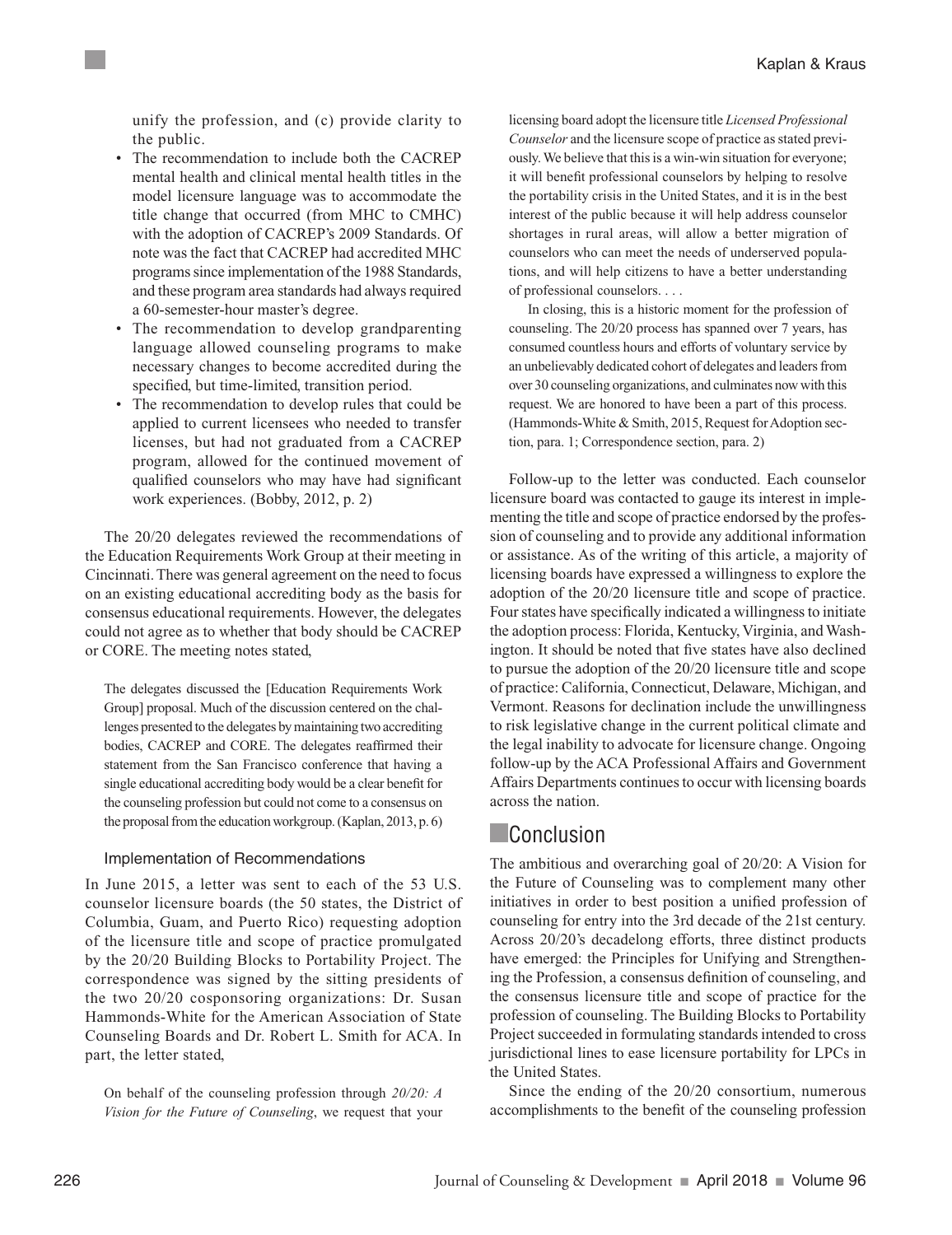have been achieved, including the merger of CACREP and CORE, the two educational accrediting bodies for the counseling profession in the United States. The 20/20: A Vision for the Future of Counseling initiative played an important role in catalyzing this merger. CACREP (2014) noted in its annual report that "the affiliation agreement was a clear and timely response to the call made by the 20/20 delegates for a unified accreditation process for the counseling profession" (p. 11).

In summary, this article adds to the archive of documentation regarding the development of the profession of counseling. The 20/20 project has allowed the profession of counseling to reach new developmental milestones. Because of the dynamic nature of the profession of counseling's growth and development, the conclusion of 20/20: A Vision for the Future of Counseling marks only the end of one milestone. Recognizing the enormity of revising state licensure rules and regulations, leaders and members of the profession of counseling eagerly await change and continue to advocate in ways that will ultimately ease the struggles encountered by LPCs moving from one state to another. At the conclusion of the Building Blocks to Portability Project, the profession had achieved both a consensus title and a scope of practice. Since then, the profession has continued to achieve new milestones. Our history is being written; the profession of counseling continues to chart its course. The future of our profession is bright.

### **References**

American Counseling Association. (2016). *Licensure requirements for professional counselors: A state-by-state report.* Alexandria, VA: Author.

- Bertram, B. (2012, March 1). *Status report and recommendation.* Archives of the American Counseling Association, Alexandria, VA.
- Bobby, C. (2012, September 26). *Update from the 20/20 Education Work Group (EWG).* Archives of the American Counseling Association, Alexandria, VA.
- Bray, B. (2015, April). Addressing counseling's portability crisis. *Counseling Today, 57,* 34–39.
- Council for Accreditation of Counseling and Related Programs. (2014). *CACREP 2013 annual report.* Retrieved from https:// issuu.com/cacrep/docs/cacrep\_2013\_annual\_report\_full\_fina
- Hammonds-White, S., & Smith, R. L. (2015, June 8). [20/20 license portability letter]. Retrieved from http://www.counseling.org/ knowledge-center/20-20-a-vision-for-the-future-of-counseling/ current-activities
- Kaplan, D. (2012, January 25). Licensure reciprocity: A critical public protection issue that needs action. *Counseling Today.*  Retrieved from http://ct.counseling.org/2012/01/licensurereciprocity-a-critical-public-protection-issue-that-needs-action/
- Kaplan, D. (2013, March 21). *20/20: A Vision for the Future of Counseling delegates meeting notes.* Archives of the American Counseling Association, Alexandria, VA.
- Kaplan, D. M., & Gladding, S. T. (2011). A vision for the future of counseling: The 20/20 Principles for Unifying and Strengthening the Profession. *Journal of Counseling & Development, 89,* 367–372. doi:10.1002/j.1556-6678.2011.tb00101.x
- Kaplan, D. M., Tarvydas, V. M., & Gladding, S. T. (2014). 20/20: A Vision for the Future of Counseling: The new consensus definition of counseling. *Journal of Counseling & Development, 92,* 366–372. doi:10.1002/j.1556-6676.2014.00164.x
- Rollins, J. (2013, May). 20/20 can't reach consensus on education requirements for licensure portability. *Counseling Today, 55,* 66.